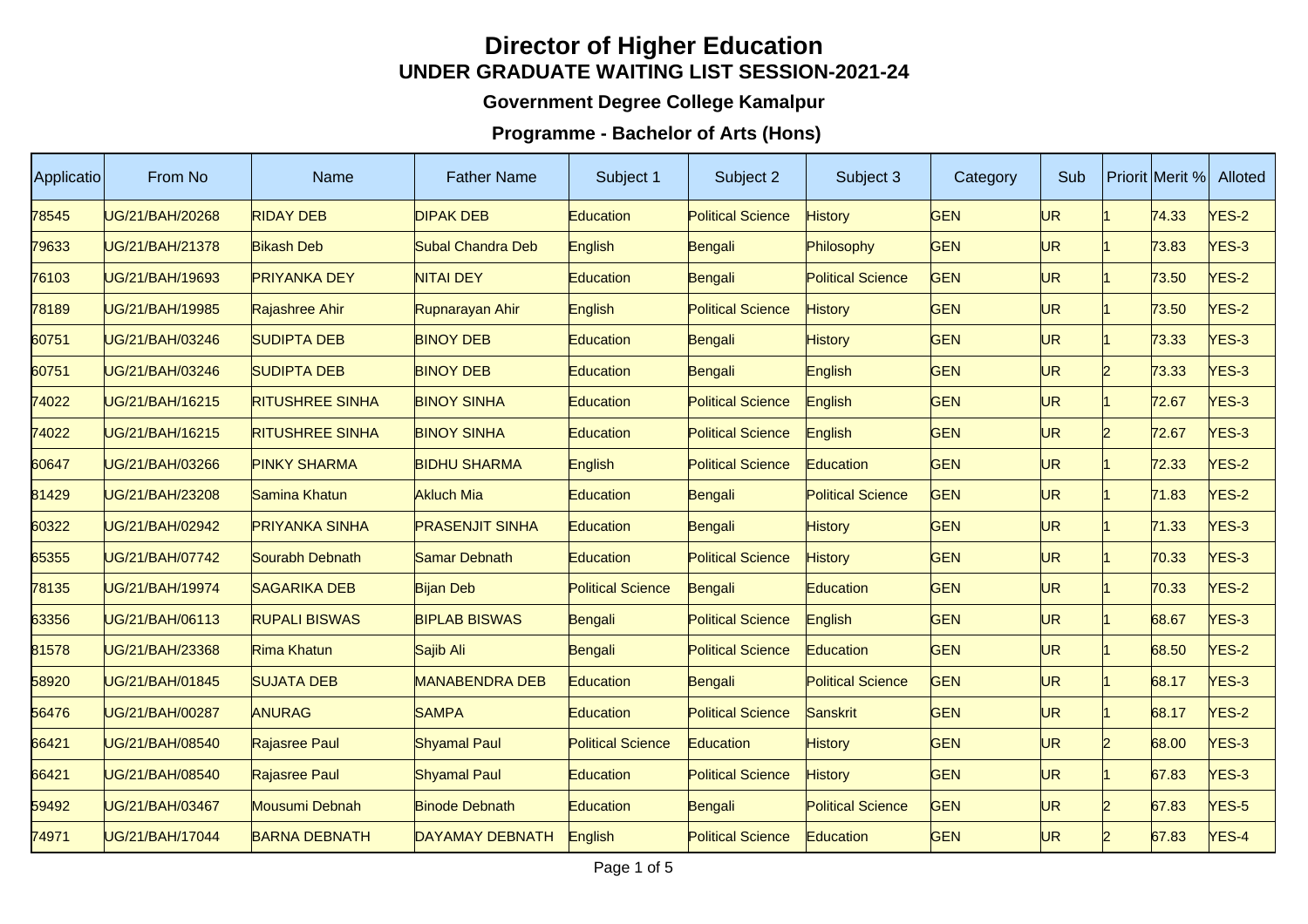| Applicatio | From No         | Name                  | <b>Father Name</b>     | Subject 1                | Subject 2                | Subject 3                | Category   | Sub       |              | Priorit Merit % | Alloted      |
|------------|-----------------|-----------------------|------------------------|--------------------------|--------------------------|--------------------------|------------|-----------|--------------|-----------------|--------------|
| 74971      | UG/21/BAH/17044 | <b>BARNA DEBNATH</b>  | DAYAMAY DEBNATH        | Education                | <b>Political Science</b> | English                  | <b>GEN</b> | <b>UR</b> |              | 67.67           | $VES-4$      |
| 76134      | UG/21/BAH/18263 | URMILA SINHA          | <b>Bikram Miah</b>     | English                  | Physical                 | History                  | <b>GEN</b> | UR        |              | 67.67           | YES-4        |
| 72869      | UG/21/BAH/15058 | Priyanka Deb          | Sajal Deb              | Education                | Bengali                  | <b>History</b>           | <b>GEN</b> | UR        |              | 67.17           | $VES-2$      |
| 59492      | UG/21/BAH/03467 | Mousumi Debnah        | <b>Binode Debnath</b>  | Bengali                  | <b>Education</b>         | English                  | <b>GEN</b> | UR.       |              | 67.00           | YES-5        |
| 74971      | UG/21/BAH/17044 | <b>BARNA DEBNATH</b>  | DAYAMAY DEBNATH        | Bengali                  | <b>Political Science</b> | Education                | <b>GEN</b> | UR        | ß            | 67.00           | YES-4        |
| 59492      | UG/21/BAH/03467 | Mousumi Debnah        | <b>Binode Debnath</b>  | English                  | Bengali                  | <b>Education</b>         | <b>GEN</b> | UR        |              | 67.00           | YES-5        |
| 65992      | UG/21/BAH/08238 | <b>KABITA GOSWAMI</b> | <b>PRABAL GOSWAMI</b>  | Bengali                  | Sanskrit                 | <b>History</b>           | <b>GEN</b> | UR.       |              | 66.67           | <b>YES-2</b> |
| 63223      | UG/21/BAH/05811 | <b>RUBEL DEBNATH</b>  | Nikunja Debnath        | Bengali                  | <b>Political Science</b> | Education                | <b>GEN</b> | UR        |              | 66.50           | YES-4        |
| 58920      | UG/21/BAH/01845 | <b>SUJATA DEB</b>     | <b>MANABENDRA DEB</b>  | Bengali                  | <b>Political Science</b> | Education                | <b>GEN</b> | UR.       | D            | 66.50           | YES-3        |
| 73369      | UG/21/BAH/15594 | <b>SAHARA KHATUN</b>  | <b>MD KAMAR ALI</b>    | Education                | <b>Political Science</b> | <b>History</b>           | <b>GEN</b> | UR.       |              | 66.33           | YES-3        |
| 65355      | UG/21/BAH/07742 | Sourabh Debnath       | Samar Debnath          | <b>Political Science</b> | Education                | History                  | <b>GEN</b> | UR.       | 12           | 66.33           | $NES-3$      |
| 58776      | UG/21/BAH/01757 | <b>BIJAYA SHARMA</b>  | <b>BHABOTOSH</b>       | Bengali                  | Education                | History                  | <b>GEN</b> | UR        |              | 65.83           | YES-3        |
| 68281      | UG/21/BAH/10618 | <b>SAHELI SINHA</b>   | HARANDRA SINHA         | Education                | Bengali                  | <b>History</b>           | <b>GEN</b> | UR.       |              | 65.83           | YES-2        |
| 77946      | UG/21/BAH/19851 | <b>DIPA ROY</b>       | Subhash Chandra Roy    | <b>Political Science</b> | Bengali                  | Education                | <b>GEN</b> | UR        |              | 65.83           | $NES-3$      |
| 66266      | UG/21/BAH/08411 | Priyanka Dhar         | <b>Gopal Dhar</b>      | <b>Political Science</b> | Education                | History                  | <b>GEN</b> | UR.       | D            | 65.50           | $VES-3$      |
| 68446      | UG/21/BAH/10581 | Saurab Dhar           | Saroj Kanti Dhar       | Education                | Bengali                  | <b>History</b>           | <b>GEN</b> | UR.       |              | 65.17           | $YES-2$      |
| 66312      | UG/21/BAH/08548 | <b>HIRA ROY</b>       | <b>MANIK ROY</b>       | <b>Political Science</b> | Bengali                  | Education                | <b>GEN</b> | UR        |              | 65.00           | $NES-3$      |
| 77946      | UG/21/BAH/19851 | <b>DIPA ROY</b>       | Subhash Chandra Roy    | Bengali                  | <b>Political Science</b> | Education                | <b>GEN</b> | UR.       | D            | 65.00           | $VES-3$      |
| 67682      | UG/21/BAH/10148 | Archana yadav         | <b>Jmasankar Yedav</b> | Bengali                  | <b>Political Science</b> | English                  | <b>GEN</b> | UR.       |              | 64.83           | YES-3        |
| 67682      | UG/21/BAH/10148 | Archana yadav         | Jmasankar Yedav        | <b>Political Science</b> | Bengali                  | English                  | <b>GEN</b> | UR        | 12           | 64.83           | $NES-3$      |
| 81641      | UG/21/BAH/23662 | <b>Monuj Marar</b>    | <b>Joy Kumar Marar</b> | Education                | <b>Political Science</b> | <b>History</b>           | <b>GEN</b> | <b>UR</b> |              | 64.67           | YES-4        |
| 76270      | UG/21/BAH/18455 | <b>VASKAR GOPE</b>    | <b>Bikram Miah</b>     | <b>Political Science</b> | Bengali                  | Sanskrit                 | <b>GEN</b> | UR.       | $\mathsf{P}$ | 64.67           | $YES-4$      |
| 66312      | UG/21/BAH/08548 | <b>HIRA ROY</b>       | <b>MANIK ROY</b>       | Bengali                  | <b>Political Science</b> | Education                | <b>GEN</b> | UR.       | 2            | 64.33           | $VES-3$      |
| 66266      | UG/21/BAH/08411 | Priyanka Dhar         | Gopal Dhar             | <b>Education</b>         | <b>Political Science</b> | History                  | <b>GEN</b> | UR.       |              | 64.00           | $VES-3$      |
| 72034      | UG/21/BAH/14260 | <b>PUJA MALAKAR</b>   | <b>JAYANTI MALAKAR</b> | English                  | Bengali                  | <b>Political Science</b> | <b>GEN</b> | UR        | 2            | 63.83           | YES-3        |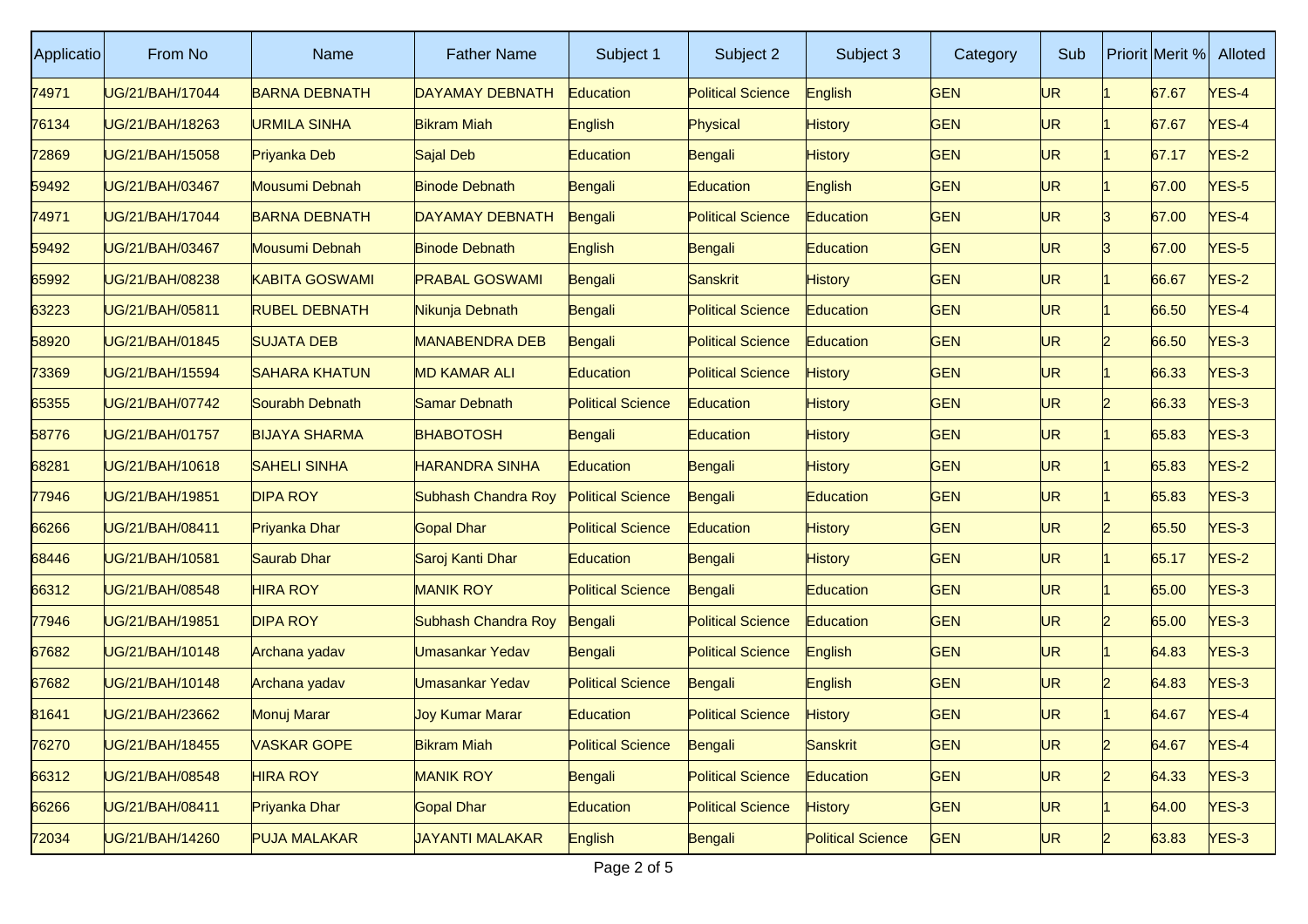| Applicatio | From No         | Name                   | <b>Father Name</b>                         | Subject 1                | Subject 2                | Subject 3                | Category   | Sub       |                | Priorit Merit % | Alloted      |
|------------|-----------------|------------------------|--------------------------------------------|--------------------------|--------------------------|--------------------------|------------|-----------|----------------|-----------------|--------------|
| 76270      | UG/21/BAH/18455 | <b>VASKAR GOPE</b>     | <b>Bikram Miah</b>                         | Bengali                  | Sanskrit                 | <b>History</b>           | <b>GEN</b> | <b>UR</b> | ß              | 63.83           | YES-4        |
| 58243      | UG/21/BAH/13596 | <b>PRASANJIT DATTA</b> | <b>PRADIP DATTA</b>                        | <b>Political Science</b> | Bengali                  | <b>History</b>           | <b>GEN</b> | UR        | D              | 63.67           | $NES-5$      |
| 71142      | JG/21/BAH/13444 | <b>DEBAJIT GHOSH</b>   | JOYANTI DAS GHOSH Bengali                  |                          | Education                | <b>History</b>           | <b>GEN</b> | UR        |                | 63.33           | YES-4        |
| 62618      | UG/21/BAH/05168 | <b>KANIKA SHIL</b>     | <b>NITYA RANJAN SHIL</b>                   | <b>Political Science</b> | Bengali                  | Sanskrit                 | <b>GEN</b> | UR        |                | 63.00           | $VES-2$      |
| 69488      | UG/21/BAH/11859 | <b>SWARAJYA SINHA</b>  | <b>SUBIN KUMAR SINHA</b>                   | <b>Political Science</b> | Education                | English                  | <b>GEN</b> | UR.       |                | 63.00           | $NES-2$      |
| 72034      | UG/21/BAH/14260 | <b>PUJA MALAKAR</b>    | <b>JAYANTI MALAKAR</b>                     | Bengali                  | Education                | English                  | <b>GEN</b> | UR        |                | 62.83           | $NES-3$      |
| 79948      | UG/21/BAH/21703 | <b>PRIYANKA SHIL</b>   | <b>PRADIP SHIL</b>                         | Education                | Bengali                  | <b>History</b>           | <b>GEN</b> | UR        |                | 62.83           | YES-4        |
| 75998      | UG/21/BAH/18132 | NITESH KUMAR KURMI     | <b>Bikram Miah</b>                         | Education                | Bengali                  | <b>Political Science</b> | <b>GEN</b> | UR        |                | 62.67           | $NES-3$      |
| 75998      | UG/21/BAH/18132 | NITESH KUMAR KURMI     | <b>Bikram Miah</b>                         | <b>Political Science</b> | Bengali                  | <b>Education</b>         | <b>GEN</b> | UR        |                | 62.50           | $NES-3$      |
| 79948      | UG/21/BAH/21703 | <b>PRIYANKA SHIL</b>   | <b>PRADIP SHIL</b>                         | <b>Political Science</b> | Bengali                  | <b>History</b>           | <b>GEN</b> | UR.       | 12             | 62.33           | YES-4        |
| 72938      | UG/21/BAH/15219 | SANTA DEB              | <b>SAMARASH DEB</b>                        | Bengali                  | <b>Political Science</b> | <b>History</b>           | <b>GEN</b> | UR        |                | 62.00           | $NES-2$      |
| 58732      | JG/21/BAH/01766 | <b>PAPI DEBNATH</b>    | <b>DHANJAY DEBNATH</b>                     | Education                | Bengali                  | English                  | <b>GEN</b> | UR        |                | 62.00           | YES-4        |
| 60286      | UG/21/BAH/02805 | <b>PUJA DATTA</b>      | <b>SANJOY DATTA</b>                        | Education                | <b>History</b>           | English                  | <b>GEN</b> | UR        |                | 62.00           | $VES-3$      |
| 76270      | UG/21/BAH/18455 | VASKAR GOPE            | <b>Bikram Miah</b>                         | History                  | Bengali                  | <b>Political Science</b> | <b>GEN</b> | UR        |                | 61.83           | <b>YES-4</b> |
| 68716      | UG/21/BAH/10910 | <b>SANDIPA SINHA</b>   | <b>SUNIL SINHA</b>                         | <b>Political Science</b> | Bengali                  | Sanskrit                 | <b>GEN</b> | UR        |                | 61.83           | $NES-3$      |
| 68716      | UG/21/BAH/10910 | <b>SANDIPA SINHA</b>   | <b>SUNIL SINHA</b>                         | <b>Political Science</b> | Education                | Sanskrit                 | <b>GEN</b> | UR.       | D              | 61.83           | $NES-3$      |
| 79948      | UG/21/BAH/21703 | <b>PRIYANKA SHIL</b>   | <b>PRADIP SHIL</b>                         | Bengali                  | Education                | History                  | <b>GEN</b> | UR.       | ß              | 61.67           | <b>YES-4</b> |
| 63817      | UG/21/BAH/06376 | <b>MISTU DEBMNATH</b>  | <b>NRIPENDRA DEBNATHEducation</b>          |                          | <b>Political Science</b> | English                  | <b>GEN</b> | UR        |                | 61.50           | YES-3        |
| 80778      | UG/21/BAH/22500 | <b>SHRABANI SINHA</b>  | <b>DWIJENDRA SINHA</b>                     | Education                | Bengali                  | <b>Political Science</b> | <b>GEN</b> | UR.       |                | 61.33           | YES-4        |
| 63551      | UG/21/BAH/07543 | <b>DEEYA DEB</b>       | <b>DEBASISH DEB</b>                        | Education                | <b>Political Science</b> | <b>History</b>           | <b>GEN</b> | UR        | R              | 61.33           | $NES-6$      |
| 63817      | UG/21/BAH/06376 | <b>MISTU DEBMNATH</b>  | <b>NRIPENDRA DEBNATH Political Science</b> |                          | Education                | English                  | <b>GEN</b> | UR        |                | 61.17           | YES-3        |
| 60286      | UG/21/BAH/02805 | <b>PUJA DATTA</b>      | <b>SANJOY DATTA</b>                        | Bengali                  | Education                | English                  | <b>GEN</b> | UR.       | $\overline{2}$ | 61.17           | $YES-3$      |
| 64879      | UG/21/BAH/07309 | <b>RIPAN SINHA</b>     | <b>NRIPEN SINGHA</b>                       | <b>Political Science</b> | Education                | History                  | <b>GEN</b> | UR.       |                | 60.67           | $YES-2$      |
| 81225      | UG/21/BAH/23070 | Paramita Roy           | Nepal Roy                                  | Bengali                  | <b>Political Science</b> | <b>Education</b>         | <b>GEN</b> | UR.       |                | 60.00           | $YES-3$      |
| 58732      | UG/21/BAH/01766 | <b>PAPI DEBNATH</b>    | <b>DHANJAY DEBNATH</b>                     | Bengali                  | <b>Political Science</b> | English                  | <b>GEN</b> | UR        | 12             | 60.00           | $YES-4$      |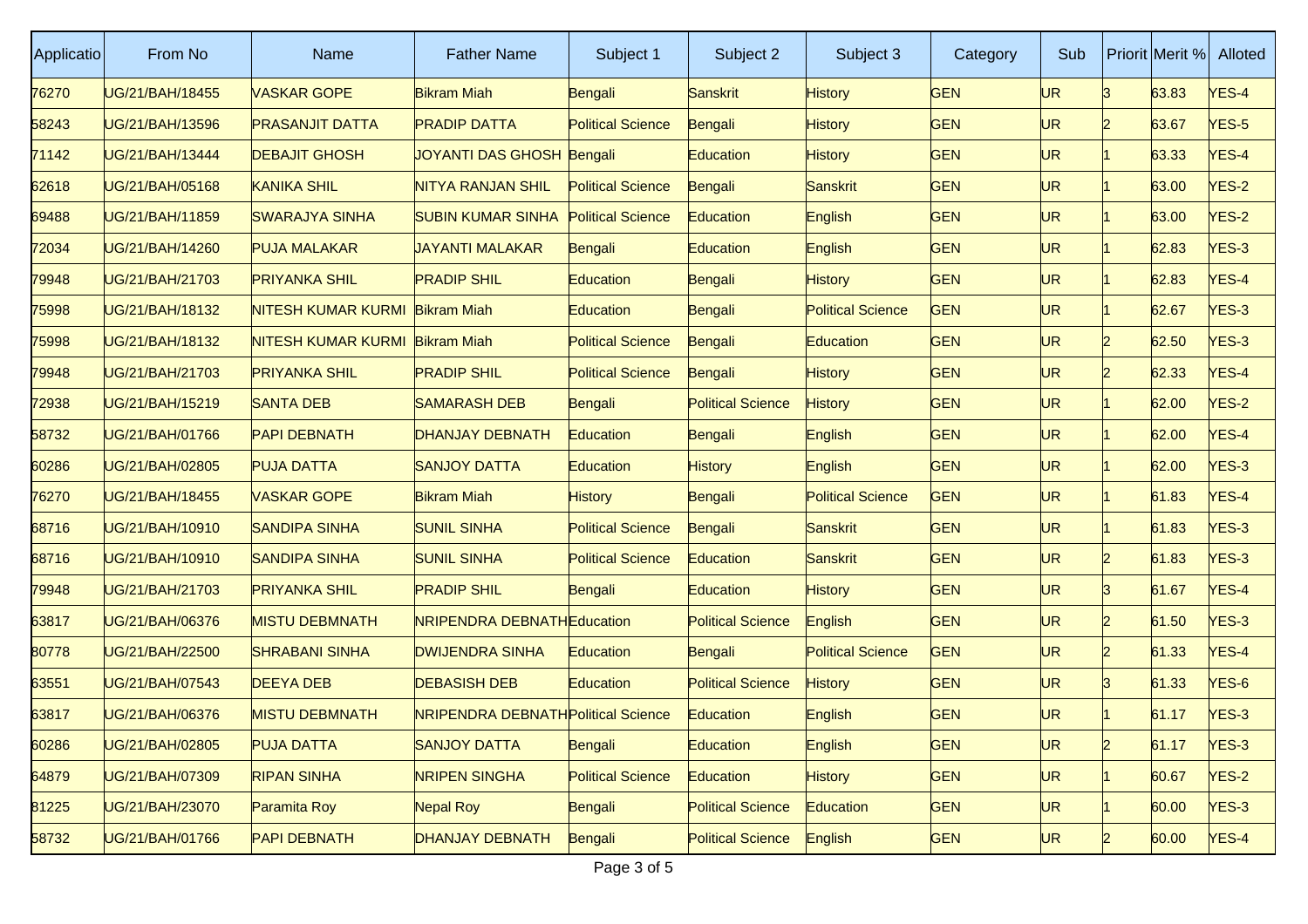| Applicatio | From No         | Name                     | <b>Father Name</b>     | Subject 1                | Subject 2                | Subject 3                     | Category   | Sub |              | Priorit Merit % | Alloted      |
|------------|-----------------|--------------------------|------------------------|--------------------------|--------------------------|-------------------------------|------------|-----|--------------|-----------------|--------------|
| 80778      | UG/21/BAH/22500 | <b>SHRABANI SINHA</b>    | <b>DWIJENDRA SINHA</b> | <b>Political Science</b> | Education                | <b>History</b>                | <b>GEN</b> | UR  |              | 59.83           | YES-4        |
| 80778      | JG/21/BAH/22500 | <b>SHRABANI SINHA</b>    | <b>DWIJENDRA SINHA</b> | <b>Political Science</b> | Bengali                  | Education                     | <b>GEN</b> | UR  | R            | 59.83           | <b>YES-4</b> |
| 66219      | JG/21/BAH/08750 | <b>RONI PAUL</b>         | <b>RANJIT PAUL</b>     | <b>Political Science</b> | Education                | <b>History</b>                | <b>GEN</b> | UR  |              | 59.50           | $NES-3$      |
| 58723      | UG/21/BAH/01657 | <b>KUHELI DEB</b>        | <b>KANCHAN DEB</b>     | Education                | Bengali                  | Sanskrit                      | <b>GEN</b> | UR  |              | 59.17           | $VES-2$      |
| 75838      | UG/21/BAH/19520 | Sushmita Deb             | Santosh Deb            | <b>Political Science</b> | Bengali                  | Education                     | <b>GEN</b> | UR. |              | 59.17           | <b>YES-4</b> |
| 67660      | UG/21/BAH/10527 | Rahul Sinha              | Ranjit Sinha           | <b>Political Science</b> | Bengali                  | Education                     | <b>GEN</b> | UR  |              | 59.17           | YES-8        |
| 67660      | UG/21/BAH/10527 | Rahul Sinha              | Ranjit Sinha           | <b>Political Science</b> | Education                | English                       | <b>GEN</b> | UR. |              | 59.17           | YES-8        |
| 69922      | UG/21/BAH/12297 | <b>PRIYA CHAKRABORTY</b> | <b>BIRENDRA</b>        | <b>Education</b>         | Bengali                  | English                       | <b>GEN</b> | UR  |              | 58.67           | $NES-2$      |
| 69239      | JG/21/BAH/11605 | <b>RITA KURMI</b>        | INDRA KUMAR KURMI      | English                  | <b>Political Science</b> | Education                     | <b>GEN</b> | UR  |              | 58.67           | YES-4        |
| 75838      | UG/21/BAH/19520 | Sushmita Deb             | Santosh Deb            | Bengali                  | <b>Political Science</b> | <b>History</b>                | <b>GEN</b> | UR  | 12           | 58.67           | YES-4        |
| 67660      | UG/21/BAH/10527 | Rahul Sinha              | Ranjit Sinha           | English                  | Bengali                  | <b>Education</b>              | <b>GEN</b> | UR  | ß            | 58.33           | <b>YES-8</b> |
| 67660      | JG/21/BAH/10527 | Rahul Sinha              | Ranjit Sinha           | English                  | Bengali                  | <b>Political Science</b>      | <b>GEN</b> | UR  |              | 58.33           | YES-8        |
| 67660      | UG/21/BAH/10527 | Rahul Sinha              | Ranjit Sinha           | English                  | <b>Political Science</b> | <b>Physical Education GEN</b> |            | UR. |              | 58.33           | YES-8        |
| 64056      | JG/21/BAH/06544 | <b>SHAHEL PAUL</b>       | <b>SHYAMAL PAUL</b>    | <b>Political Science</b> | Bengali                  | History                       | <b>GEN</b> | UR  |              | 58.17           | <b>YES-4</b> |
| 64056      | JG/21/BAH/06544 | <b>SHAHEL PAUL</b>       | <b>SHYAMAL PAUL</b>    | <b>Political Science</b> | Education                | <b>History</b>                | <b>GEN</b> | UR  |              | 58.17           | YES-4        |
| 67660      | UG/21/BAH/10527 | Rahul Sinha              | Ranjit Sinha           | Education                | Bengali                  | <b>Political Science</b>      | <b>GEN</b> | UR. |              | 57.83           | YES-8        |
| 67660      | UG/21/BAH/10527 | Rahul Sinha              | Ranjit Sinha           | Education                | Bengali                  | English                       | <b>GEN</b> | UR. |              | 57.83           | <b>YES-8</b> |
| 75838      | UG/21/BAH/19520 | Sushmita Deb             | Santosh Deb            | History                  | Bengali                  | <b>Political Science</b>      | <b>GEN</b> | UR  |              | 57.67           | YES-4        |
| 67791      | UG/21/BAH/10103 | <b>SUNITA SINHA</b>      | <b>SUNIL SINHA</b>     | Education                | Bengali                  | History                       | <b>GEN</b> | UR. |              | 57.50           | $YES-2$      |
| 76446      | UG/21/BAH/18609 | SUSMITA DEB              | <b>Bikram Miah</b>     | History                  | Bengali                  | <b>Political Science</b>      | <b>GEN</b> | UR  |              | 57.50           | $NES-2$      |
| 61082      | UG/21/BAH/03921 | <b>NIRMITA SINHA</b>     | <b>NILMOHAN SINHA</b>  | Education                | Bengali                  | <b>History</b>                | <b>GEN</b> | UR  |              | 57.00           | YES-4        |
| 63471      | UG/21/BAH/06209 | Rita Ahir                | Radheshyam Ahir        | <b>Political Science</b> | Bengali                  | <b>History</b>                | <b>GEN</b> | UR. |              | 56.67           | $YES-4$      |
| 64056      | UG/21/BAH/06544 | <b>SHAHEL PAUL</b>       | <b>SHYAMAL PAUL</b>    | Bengali                  | <b>Political Science</b> | Education                     | <b>GEN</b> | UR. | ß.           | 56.33           | YES-4        |
| 79701      | UG/21/BAH/21444 | <b>NESHARA BEGAM</b>     | <b>JALAL UDDIN</b>     | <b>Political Science</b> | Bengali                  | <b>Education</b>              | <b>GEN</b> | UR. |              | 56.17           | $YES-2$      |
| 62544      | UG/21/BAH/05116 | <b>TULI SHAU</b>         | <b>NANTU SHAU</b>      | <b>Education</b>         | Bengali                  | <b>History</b>                | <b>GEN</b> | UR. | $\mathsf{2}$ | 56.17           | $YES-3$      |